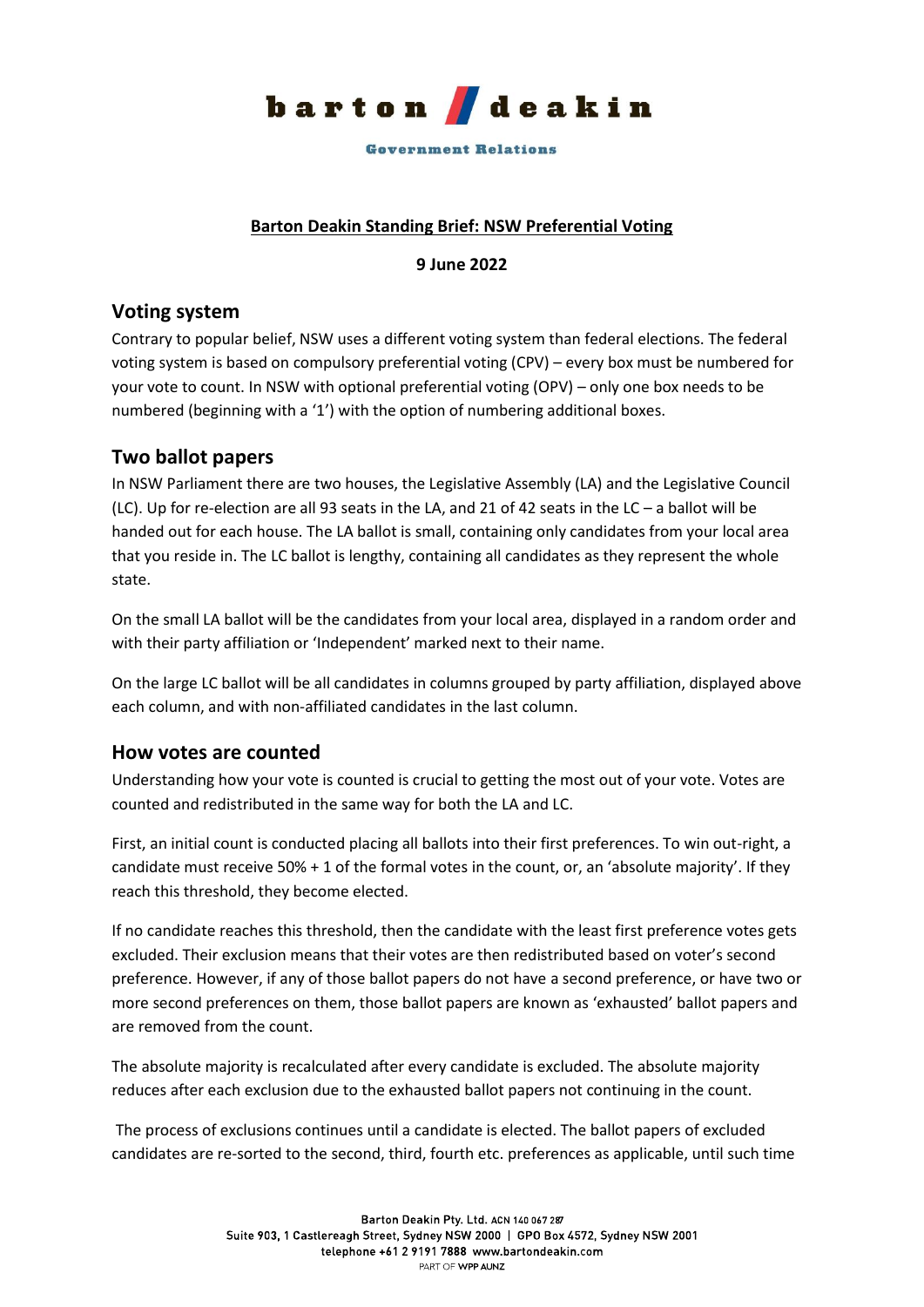

as a candidate has an absolute majority of the votes remaining in the count and that candidate is elected.

# **How to vote Legislative Assembly**

In NSW, you are only required to put a '1' in the box of your candidate or party of choice (additional numbering of boxes is optional). While this is simple and may seem the best way to vote, it also means that you are missing an opportunity to make your vote make the greatest impact.

With the way votes are counted and redistributed, putting only a '1' in the box next to a candidate means that if your candidate is not in the top two and has their votes subsequently redistributed according to second preferences, your vote will become exhausted. In doing this you forfeit the opportunity to make your vote count further towards the top two. As a result you have less of a direct impact on the policy options that will be put forward.

In most elections, the top two parties are major party candidates. Putting a '1' next to a candidate from either major party will most likely mean your vote will have an impact in deciding from the top two. However, if you find minor parties more attractive and despite knowing they're unlikely to be top two, your vote can still have an impact if your preference flows to a major party marked '2' or '3' etc. The advantage of the OPV system is that you can preference your vote up to the point where you would no longer want it to have an impact. By leaving the box blank in the case of an unsatisfactory candidate, if all other preferred candidates become excluded, your vote will thus exhaust and not contribute any further in the process.

### **Legislative Council**

The principle of voting in the LC is the same as the LA. The two key difference are that there are multiple candidates from each party listed a column, or a 'group', and you must vote above or below the line.

### Above the line

Voting above the line is to vote by party. The same opportunity that applies to numbering more than one candidate on the LA ballot is foregone if voting for a single party above the line on the LC ballot.

You must put a number 1 in one of the group voting squares above the thick horizontal line on the ballot paper. By doing this you are voting for that whole group of candidates in the order they are listed below that square, starting from the top. This is all you need to do. You can show more choices if you want, starting with the number 2 above the line if you choose.

If you vote above the line, do not put numbers in any squares below the line as this may invalidate your vote.

### Below the line

If voting below the line, you can vote for any candidate in any order. The conditions of this are that you must put a number 1 next to your first-choice candidate and continue until number 15. You